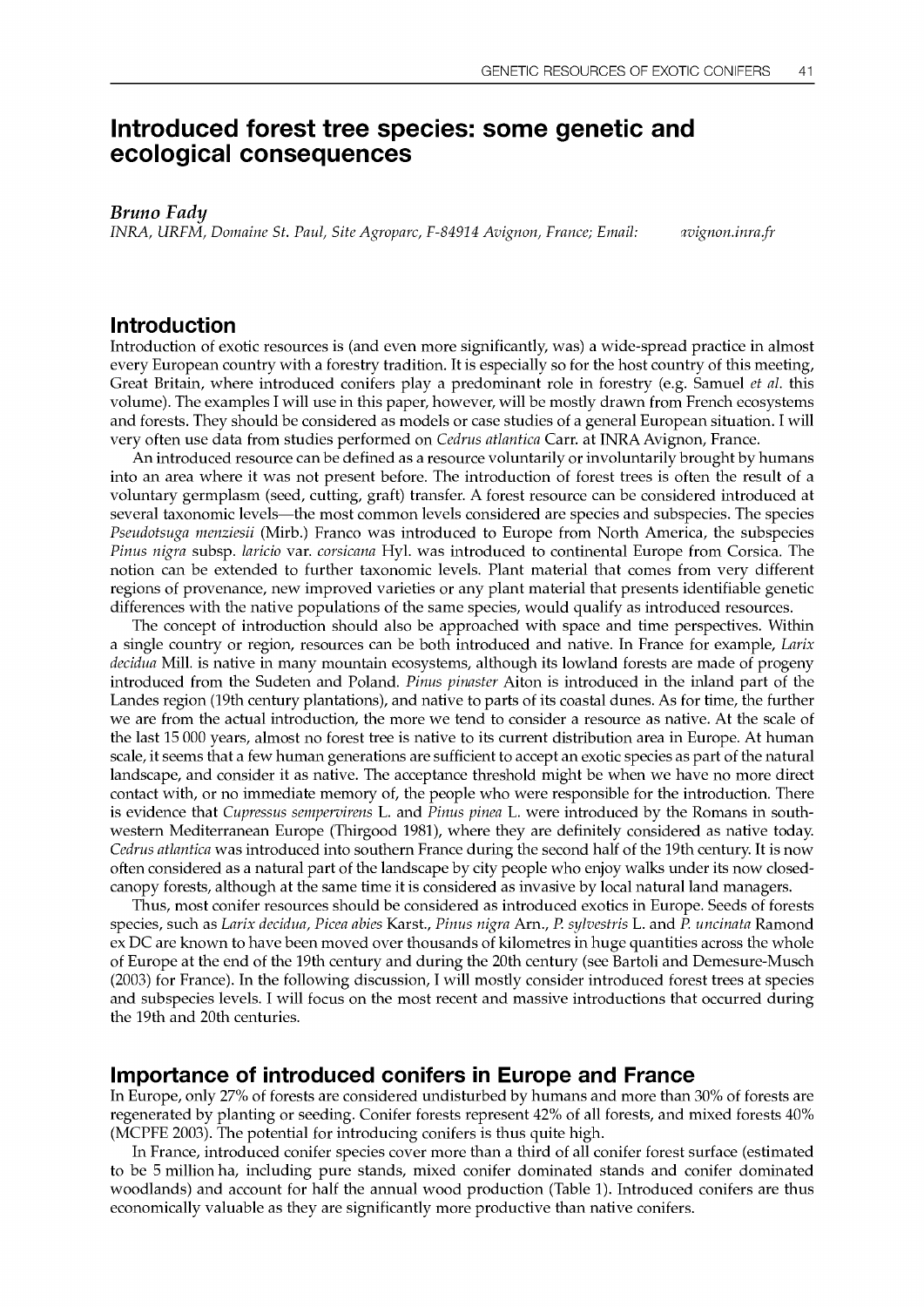| Taxon                                                                 | <b>Species</b> | Surface area | <b>Total production</b><br>$(m3$ per year) |  |
|-----------------------------------------------------------------------|----------------|--------------|--------------------------------------------|--|
|                                                                       | status         | covered (ha) |                                            |  |
| Abies grandis Lindl.                                                  | Exotic         | 26 000       | 522 800                                    |  |
| Abies nordmanniana (Steven) Spach                                     | Exotic         | 10 000       | 53 600                                     |  |
| Cedrus atlantica Carr.                                                | Exotic         | 20 000       | 34 800                                     |  |
| Larix japonica Carr.                                                  | Exotic         | 13 000       | 176 000                                    |  |
| Picea sitkensis (Bong.) Carr.                                         | Exotic         | 50 000       | 726 000                                    |  |
| Pinus nigra subsp. nigricans Host. <sup>†</sup>                       | Exotic         | 192 000      | 1 200 000                                  |  |
| Pinus nigra subsp. laricio Maire <sup>†</sup><br>(continental France) | Exotic         | 151 000      | 1 200 000                                  |  |
| Pinus pinaster Aiton #                                                | <b>Native</b>  | ~100000      | 12 500 000                                 |  |
| Pseudotsuga menziesii (Mirb.) Franco                                  | Exotic         | 340 000      | 4 250 000                                  |  |
| Totals (introduced conifers)                                          |                | 1802000      | 20 663 200                                 |  |
| Totals (all conifers)                                                 |                | 5 000 000    | 42 000 000                                 |  |

|  |  | Table 1. Introduced conifer species in France: surface area covered and wood production |  |
|--|--|-----------------------------------------------------------------------------------------|--|
|  |  |                                                                                         |  |

Source: Inventaire Forestier National (http://www.ifn.fr)

t P. nigra subsp. salzmannii (Duna!) Franco is the only native black pine in continental France

t Total (introduced and local provenance) Pinus pinaster forest surface area is 1 360 000 ha in France

# Consequences of introductions for native forest ecosystems

Exotic forest resources have often been introduced for ecosystem rehabilitation when authorities in charge of forest management considered an area degraded, i.e. depleted of forests (for example after fire or over-grazing). This was particularly the case in the 19th century in many countries where introductions were part of massive reforestation programs for watershed management and erosion control after severe floods caused serious damage. The Mountain Rehabilitation Programme (French acronym RTM) which started during the second half of the 19th century in France is a good example (Bartoli and Demesure-Musch 2003). Exotic tree species were used because they were often proven to be better colonizers then autochthonous species in localized arboretum-like experiments. In France, Pinus nigra subsp. nigricans var. austriaca Loud. demonstrated better survival and growth than several other tree species in eroded Alpine regions and after several waves of plantations, now covers extensive areas (Table 1). These reforestation programmes continued well into the first half of the 20th century (Bartoli and Demesure-Musch 2003). Later reforestation programmes were based on more sophisticated scientific background, such as national and international networks of common garden species and provenance comparisons. More recently, exotic forest tree species have been used to reclaim forest areas destroyed by intense industrial air pollution in Central Europe (Kiissner and Mosandl 2002).

Other cases of introduction might be linked to religious, agronomical value or a combination of several interests. For example, Cupressus sempervirens can be found near churches in the Mediterranean basin or as wind-breaks in southern France. Pinus pinea was introduced in the Mediterranean basin for its edible seeds, its value for landscaping, timber and resin production (Prada et al. 1997) and used as a landmark for Protestants in France during periods of religious persecution.

Two main types of impacts can be expected to occur because of the introduction of forest tree species: ecological and genetic.

### Ecological consequences of exotic conifer introductions

### Effects on soil and ecosystem functioning

Because introduced conifers are generally strong competitors for all environmental resources, their plantation can lead to colonization and invasion (sensu Richardson et al. 2000) of native ecosystems. Exotic conifers that become invasive can seriously affect water flow in rivers, as demonstrated by exotic pines in South Africa (Richardson and Higgins 1998).

Conifers are also notorious for decreasing litter and soil pH; for example, see Scholes and Nowicki (1998). This can alter carbon, nutrient and water cycles and soil biodiversity. Effects on biogeochemical cycles can be especially strong for those species that are planted or colonize acidic or neutral soils,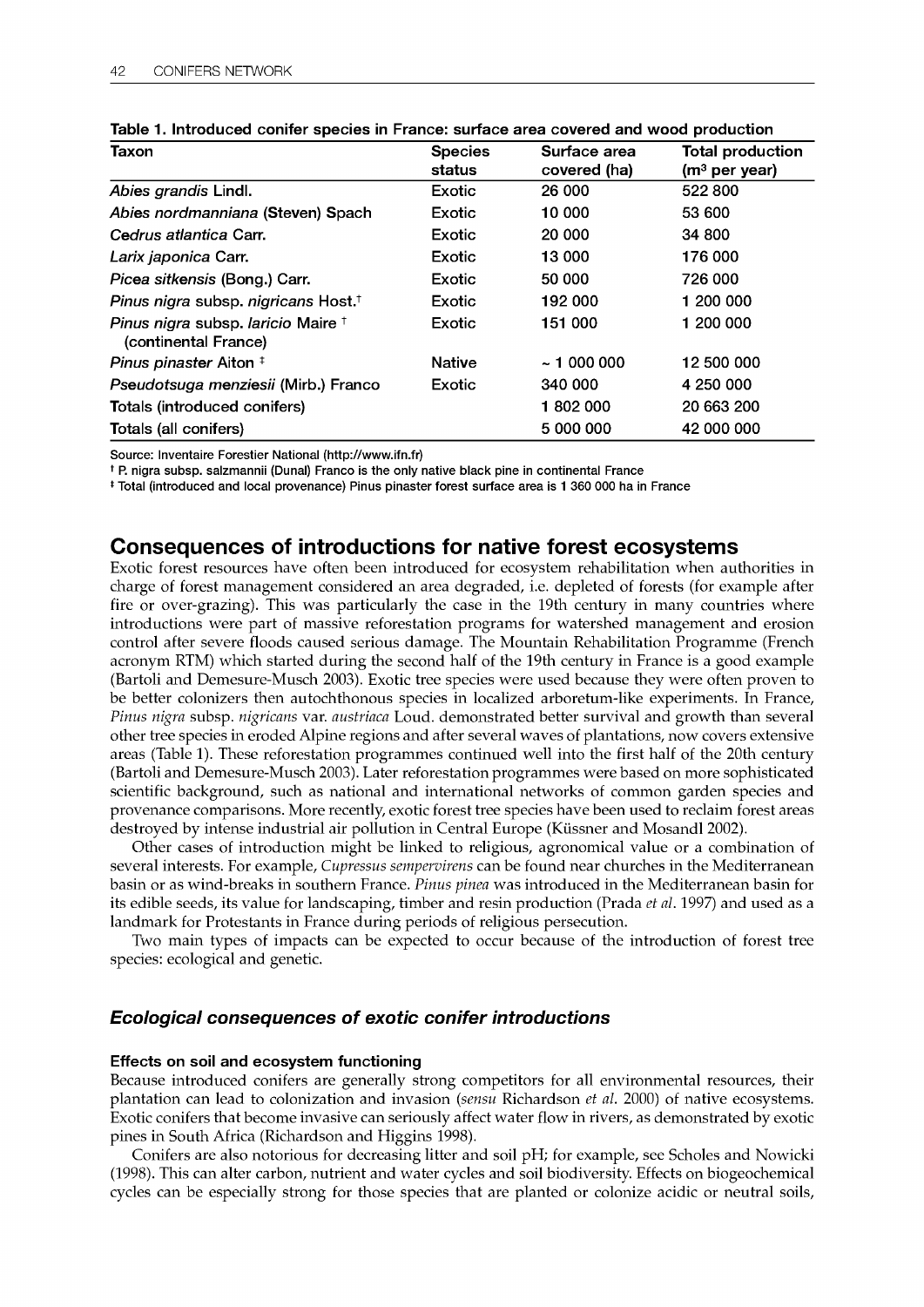e.g. Pinus nigra (Guende 1978). On calcareous soils, however, introduced conifers have demonstrated a positive influence for ecosystem functioning. In mountains of the Provence region of France, for example, recolonization by autochthonous species is facilitated by introduced pines (Guende 1978). These artificial ecosystems are now recolonized by native species and very strong natural recruitment dynamics can be observed (Figure 1).



Figure 1. Introduced species can facilitate recolonization by native species. Recolonization by Fagus sylvatica under a 19th century ecological restoration Pinus uncinata forest, Mont Ventoux, France. Photo: INRA Avignon.

#### Effects on landscape and biodiversity

Exotic conifer colonization and invasion can lead to the fragmentation, decrease in size and destruction of native ecosystems. In South Africa, invasive exotic pines have displaced native species and invaded conservation areas (Richardson and Higgins 1998). Although examples of high impact conifer invasions in Europe are as yet lacking, local cases may be found. For example, Cedrus atlantica is now rapidly invading native Quercus pubescens Willd. coppices in southern France where it was planted in relatively low numbers in the late 19th century. In Mediterranean countries, one of the main outcomes of forest colonization (and invasion) is the shift from open lands to closed canopy communities (e.g. Pinus halepensis Mill. or Abies alba Mill. (Figure 2) 'invading' abandoned cultivated or pasture lands in the northern Mediterranean). In addition to homogenizing natural landscapes towards continuous forest cover (which has a definite negative psychological dimension), this process reduces the very rich biodiversity open communities contain (Blondel and Aronson 1999). Conversely, introducing forest tree species in well-confined agricultural-like plantations can help reduce the economic pressure on native forest ecosystems and conserve biodiversity. In New Zealand for example, 99% of harvested wood comes from exotic plantation forests (of which 91% is Pinus radiata D. Don) that represent 21% of all forest cover (data from New Zealand's official statistics agency).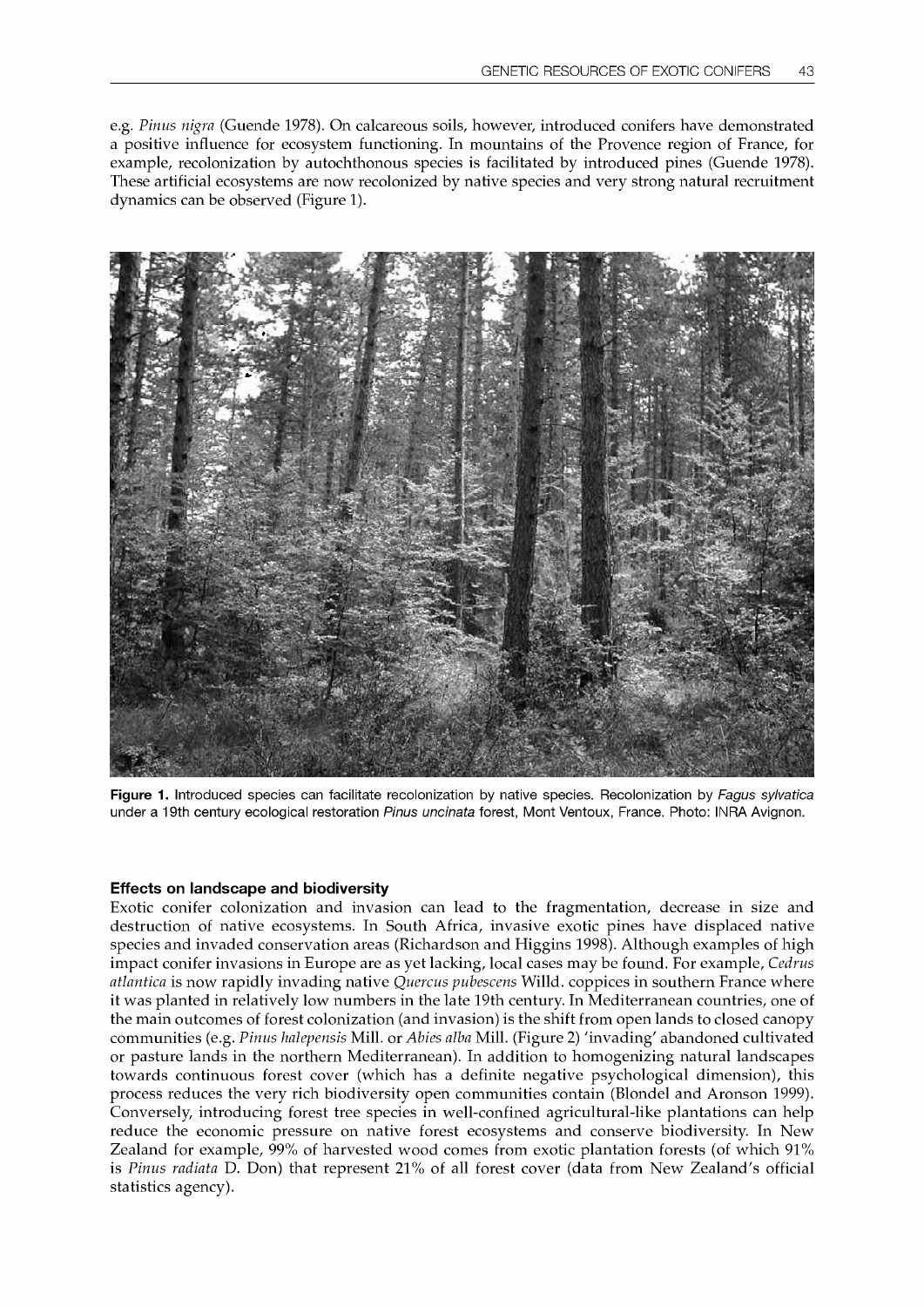

Figure 2. Abies alba colonizing pasture lands using juniper bushes as facilitators in the Lure mountains, southern France.

Introduction of exotic tree species can lead to pest invasions, as introduced pests can sometimes shift their habits. Seed insects are notorious for spreading from their introduced host to native populations of a phylogenetically related potential host species. For example, Megastigmus rafni Hoffmeyer—a seed insect found on several fir species in North America-was identified in France in 1990 on the native Abies alba (Rogues and Skrzypczynska 2003).

Finally, introductions can become health problems to humans. Millions of the Mediterranean cypress, Cupressus sempervirens were planted as wind breaks during the 19th century and for landscaping during the 20th century in Provence, France (Fady 2000). Cypress is a very efficient producer of very small highly allergenic pollen grains. After more than one century of contact, approximately 10% of human populations in that region suffer from severe pollen allergy (Charpin 2000).

### Genetic consequences of exotic conifer introductions

Two main mechanisms can impact the genetic structure of native populations confronted with introduced resources: 1) fragmentation of native ecosystems and 2) gene flow and hybridization.

### Fragmentation of native ecosystems

Forest resources introduced in high numbers and over large areas can lead to fragmentation in native ecosystems. Fragmentation increases geographical subdivision and imposes barriers to gene flow among populations. If native populations are still abundant and cover extensive areas, fragmentation will lead to independent local adaptations and geographical structuring with possible beneficial consequences in the long run. However, fragmentation may promote local extinctions either because of strong genetic drift followed by consanguineous mating or because of an increase in ecological pressure linked to the edge effect. These problems may arise when native resources are already significantly depleted. An example of this fragmentation process is well-illustrated in France by the spatial structure of native populations of Pinus nigra subsp. salzmannii (Dunal) Franco. Unlike in Spain, this black pine occurs in the Cevennes and Pyrenees in small populations localized on poor dry soils (Quezel and Medail 2003), possibly the remnants of much larger forests cut down for timber and to make way for agriculture and grazing lands. These forests are surrounded and fragmented by very large Pinus nigra subsp. nigricans and P. nigra subsp. laricio plantation forests.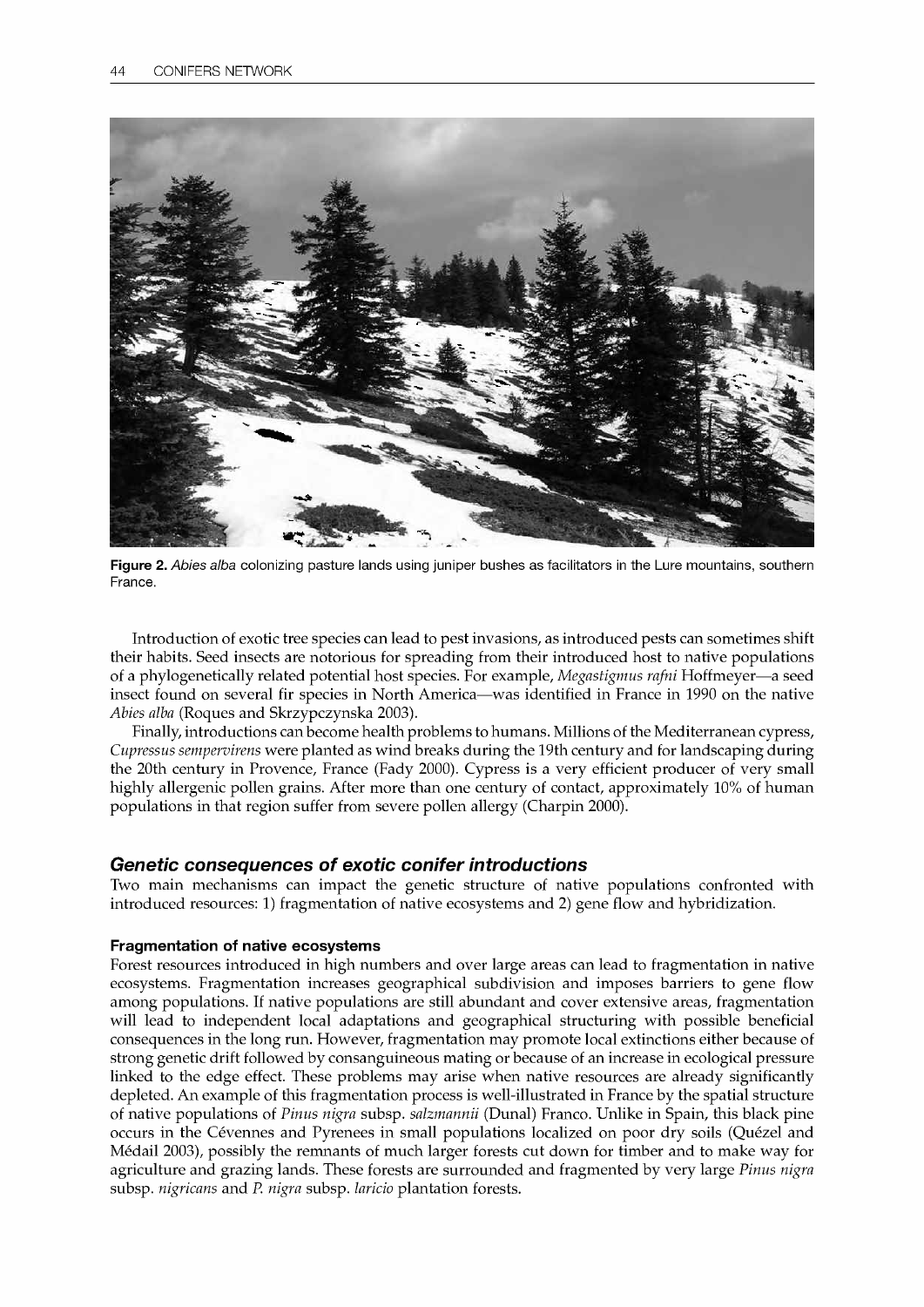#### Gene flow and hybridization

Introduced resources may also exchange genes with native ecosystems. Within a species, all subspecies intermix and varieties created from a breeding programme will be capable of fecundating wild-type populations. Further, reproductive isolation is often not achieved within wind-pollinated conifer genera. What we call species are often species complexes, within which extensive gene flow can occur under experimental conditions or when geographic barriers are removed. For example, Euro-Mediterranean Abies Mill. species intermix (Kormutak 1985) and so do Mediterranean Cedrus Duham. species (Fady et al. 2003). Genes might thus be easily passed from introduced resources to native populations of the same species and genus. If introduced resources are very numerous and/or possess genes that can quickly invade a gene pool, impacts are potentially strong and deleterious for local native resources (Lefevre 2004). Genes with strong fitness will be passed along generations and create a new resource in replacement of the native one. The new resource could be better adapted than the replaced one if the genes passed along concern general adaptation such as better plasticity, increased tolerance to pests, frosts, drought, etc. However, if only genes linked to a very specialized and/or local adaptation are passed along and if the genetic background of the introduced resource is not polymorphic (e.g. clones), the advantage could be short-lived and the replacement of the old resource deleterious for the ecosystem-a consideration we should keep in mind in the era of genetically modified trees. Again, Pinus nigra subsp. salzmannii populations in France are a good example of this phenomenon. Not only do the very large P. nigra subsp. nigra and P. nigra subsp. laricio plantation forests reduce gene flow between its populations, but they can also be significant gene 'polluters' for this native resource, as all black pine subspecies have been shown to readily hybridize experimentally (Vidakovic 1974). P. nigra subsp. salzmannii is thus doubly threatened: by fragmentation and by exotic gene flow. This taxon is one of the few conifers recognized as constituting a high priority habitat under the EC Habitats Directive (Council Directive 92/43 /EEC).

In conclusion, it is evident that introduction of forest resources can have a very significant impact on native resources and must be carefully monitored. The greater the number of the introduced resource there is, the stronger the potential effect on native ecosystems will be.

### Changes expected in introduced resources

After successfully passing through the different barriers of adaptation to their new environment, new introduced genetic resources can develop into stands of various sizes and shapes (e.g. Cupressus sempervirens wind-breaks, Cedrus atlantica patchy naturalized populations and Pseudotsuga menziesii large planted populations). They can also occupy many kinds of ecosystems (low to high elevations, open to closed landscapes and water-deficient to humid bioclimates). They often derive from limited sample sizes (e.g. Cedrus atlantica in France) but can also originate from large and/or multiple introductions (e.g. Pseudotsuga menziesii in Europe). All these different situations will have different consequences for the genetic and ecological structure of the introduced resource.

### Changes expected in introduced resources from a genetic point of view

Introduced resources are characterized by two main genetic features: 1) they are isolated from their original population and can no longer exchange genes with it and 2) they are in contact with new populations with which they can possibly exchange genes. This leads to one major genetic event for the introduced resource: rapid evolution.

Ecological conditions are often different in the new environment from that of the original environment. Population structure of the introduced population may also be quite different from that of the forest(s) where it originates. The introduced population can either come from a very limited number of original seed trees or from seeds collected on trees belonging to several different populations. Mechanisms such as genetic drift, genotypic recombination, selection and variation in the mating system, can be expected to play a strong role in the genetic make-up of the new introduced resource. The impact of mutations requires longer time scales and much larger sample sizes to be really effective; therefore, they are not generally considered as a major factor affecting the genetic make-up of these populations. However, it should be noted that mutations may have a significant effect in extreme environments such as those suffering from industrial pollution.

At this point, I will further describe the Mediterranean *Cedrus* species complex, which I have already used as model to illustrate several points on the impact of introduction on native resources. This species complex regroups three taxonomical units which colonize mountains at elevations between 800 and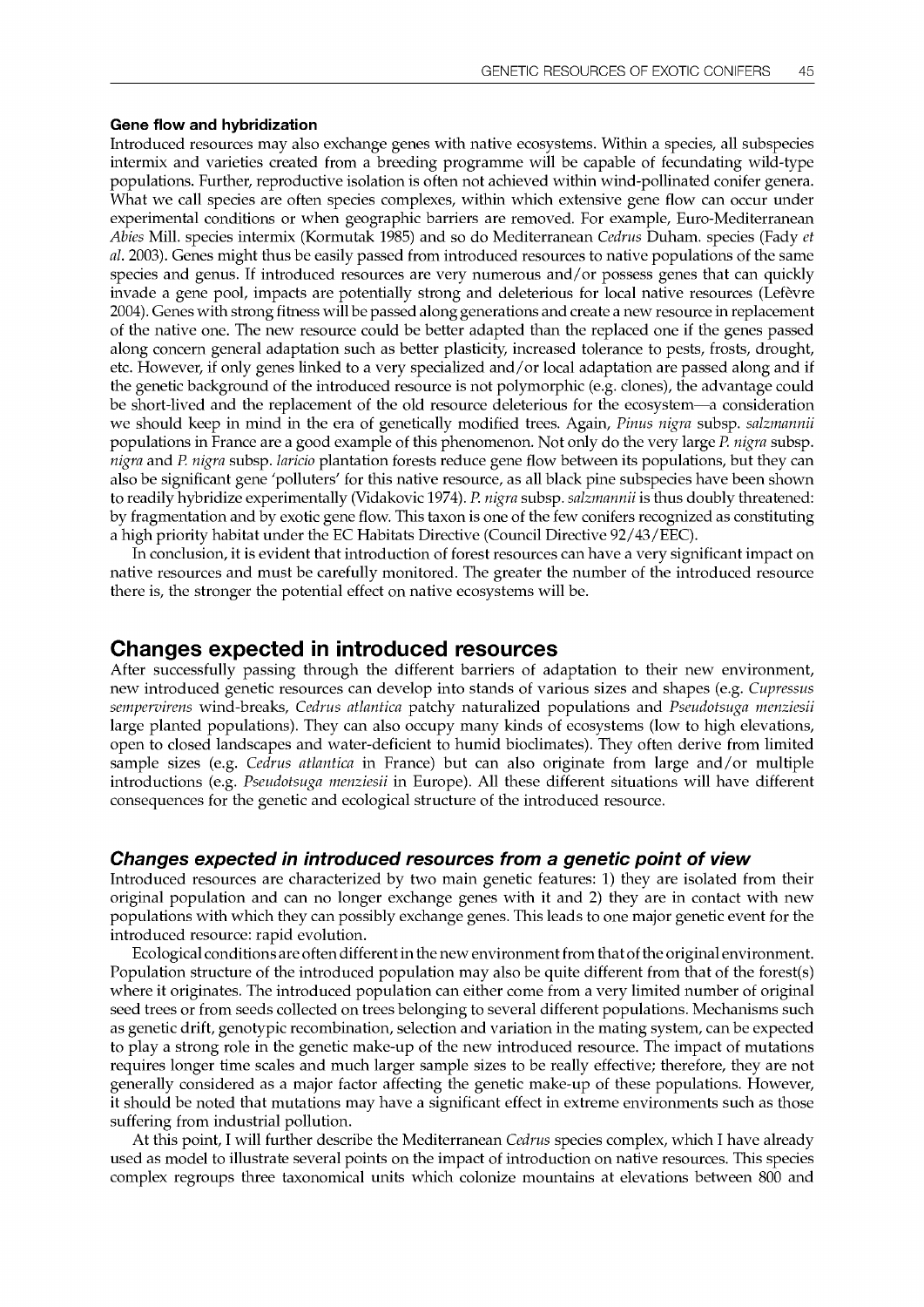2000 m: Cedrus libani A. Rich. in the Middle East, C. brevifolia Henry in Cyprus and C. atlantica in North Africa (Figure 3a). Although geographically distant, all Mediterranean Cedrus species are phylogenetically related (Figure 3b) and can exchange genes in plantation forests (Fady et al. 2003). C. atlantica from Algeria was used for reforestation in southern France ca. 1860 where it is now covering over 20 000 ha (Table 1).



Figure 3a. The phylogenetically related and geographically separated Mediterranean Cedrus species: a model to study genetic and ecological consequences on introduced species. Cedrus atlantica is shown in solid grey (and is not native to France), C. brevifolia is shown in black and C. libani in shaded grey.



Figure 3b: Isozyme analysis of phylogenetic relationships among Mediterranean Cedrus taxa (Fady, unpublished data). Branch length in the dendrogram increases with genetic distance.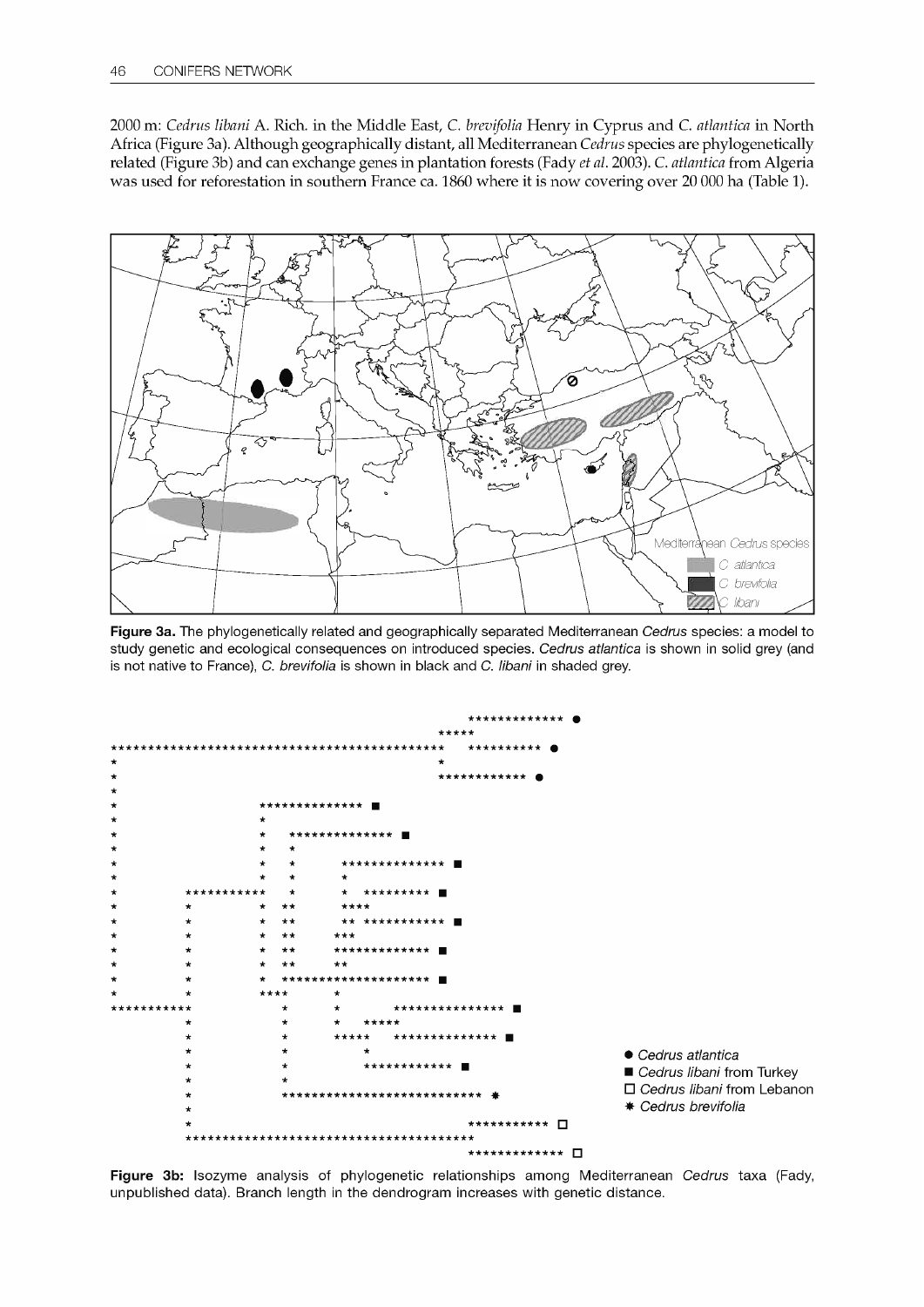#### Genetic drift

When introduced resources are small isolated populations, or populations with very few reproducing adults, genetic drift can be expected, leading to a modification of the genetic make-up of the population. One outcome to expect in case of demographic bottlenecks is the random loss of alleles and reproduction among few trees, leading to the rise of a consanguineous, excessively homozygous first generation population. In wind-pollinated tree species, studies indicate that such extreme bottlenecks only occur when populations are founded by one or very few seed trees, e.g. Sagnard (2001) for Abies alba and Ledig and Conkle (1983) for Pinus torreyana Parry ex Carr. (but see Ledig et al. (1999) for a counter example with P. maximartinezii Rzed.). Genetic drift is thus to be expected when arboreta or  $ex$  situ collections are the starting point of a new forest stand, either through natural regeneration or plantation. It might also be expected when forest management removes significant numbers of first generation adult trees in an introduced stand. Irregular flowering may increase the effect of drift by promoting reproduction among a limited subset of adult trees (Krouchi et al. 2003). Drift can be one of the reasons why introduced resources diverge genetically very quickly from their parent populations. This was postulated for some of the French cedar forests which have a reduced diversity compared to their parent populations in Algeria (Figure 4).



Figure 4. Effect of population admixture versus drift on the genetic diversity of Cedrus atlantica populations introduced in France. Data source: Fallour (1998).

#### Gene pool recombination (admixture)

When introductions are made from larger gene pools, and using large sample sizes, genetic drift is less likely to happen. In these populations, disappearance of the neighbourhood structures of the original populations might be expected. Unrelated trees will mate in the introduced stand, which will reduce the genetic load linked to consanguinity. Introductions can also be made from several seed sources and/or over several introduction waves; in these circumstances some level of heterosis or admixture effect can be expected. The Lubéron Cedrus atlantica forest in France provides an example of this phenomenon (Figure 4). Its increased diversity compared to its Algerian parent populations was explained as a result of admixture (Lefèvre et al. 2004).

The spatial structure of reproducing trees is of importance as it will affect their mating system (how a progeny is created) and, consequently, spatial genetic structure of the new generation. This effect will be stronger when few reproducing adult trees are contributing to the next generation.

Figure 5 illustrates this effect using a simulated tree population (Sagnard 2001). When the seed trees are randomly or regularly arranged, the seedlings they produce will show a significant spatial family structure, i.e. related seedlings will tend to be closer to each other than expected by chance alone. Such a structure will not be observed if seed trees are clumped together, as the stand will behave as one gene pool and disperse its seeds randomly in all available favourable microsites.

Such spatial genetic structures can be created when the introduction is made from a small gene pool, when strong selection or forest management has left very few trees, or when only a subset of the adult trees participate in the mating. This latter reason may explain why neighbourhood structures are found in native stands. Consequences are increased consanguineous mating and the development of a new generation of trees that might be less fit than their parents.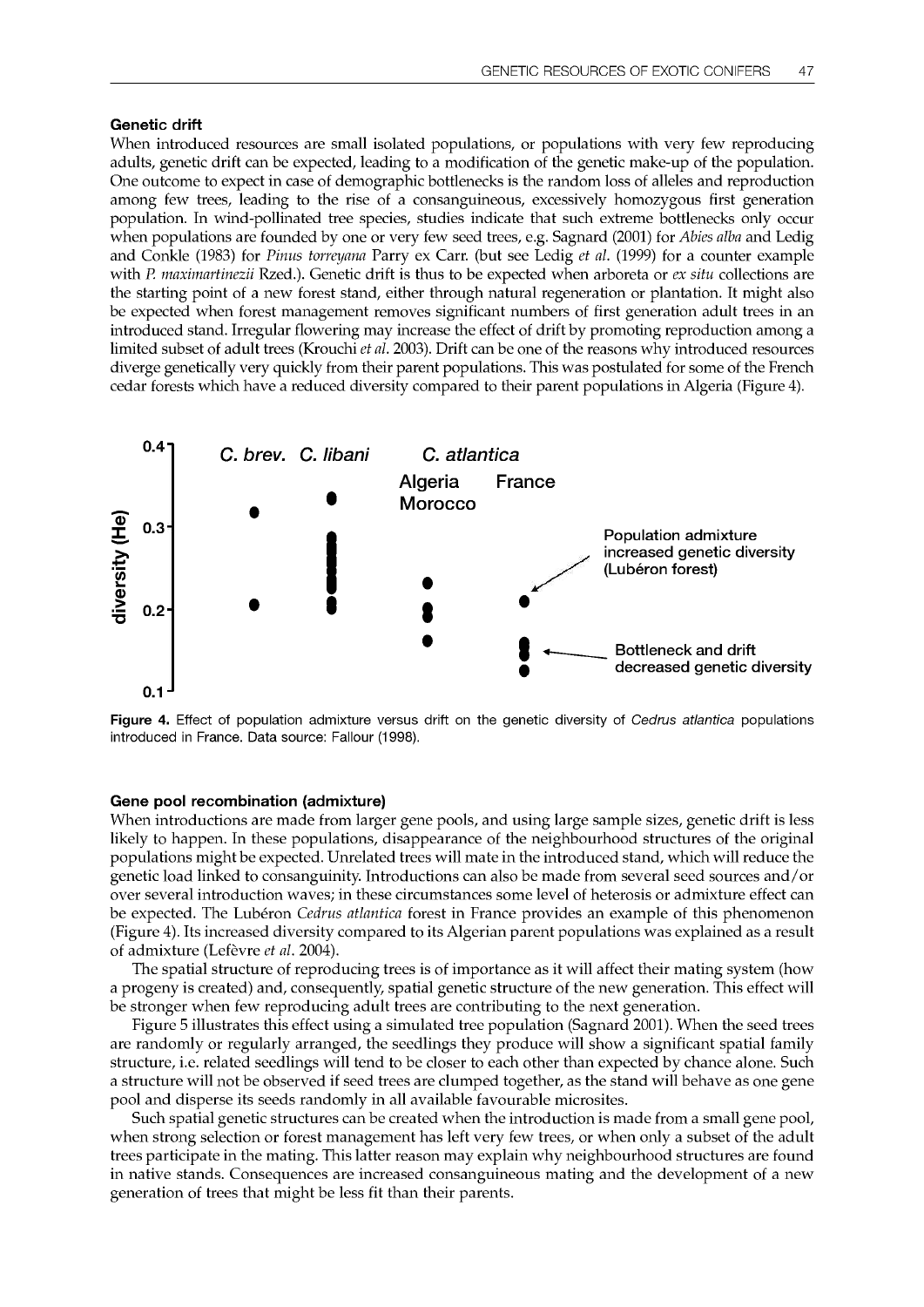

Figure 5. Effect of seed tree structure on the seedlings they produce: a simulation using a single bi-allelic locus. A positive Moran index indicates that genetically identical seedlings tend to be spatially grouped at certain distances from seed trees.

Conversely, disruption of consanguineous mating can explain why the progeny of introduced resources perform better than that of their original parent populations. Following plantation in the 1860s, very few introduced Cedrus atlantica trees survived. A reduction of consanguinity (mating among unrelated first generation survivors) was found to be one of the likely hypotheses to explain why the progeny of introduced stands perform significantly better than that of native North African populations in common garden experiments in France (Figure 6).



Figure 6. Possible effect of disruption of consanguineous mating on thegeneticdiversity of introduced populations: French Cedrus atlantica Diameter in mm populations grow better in their new environment than their natural counterparts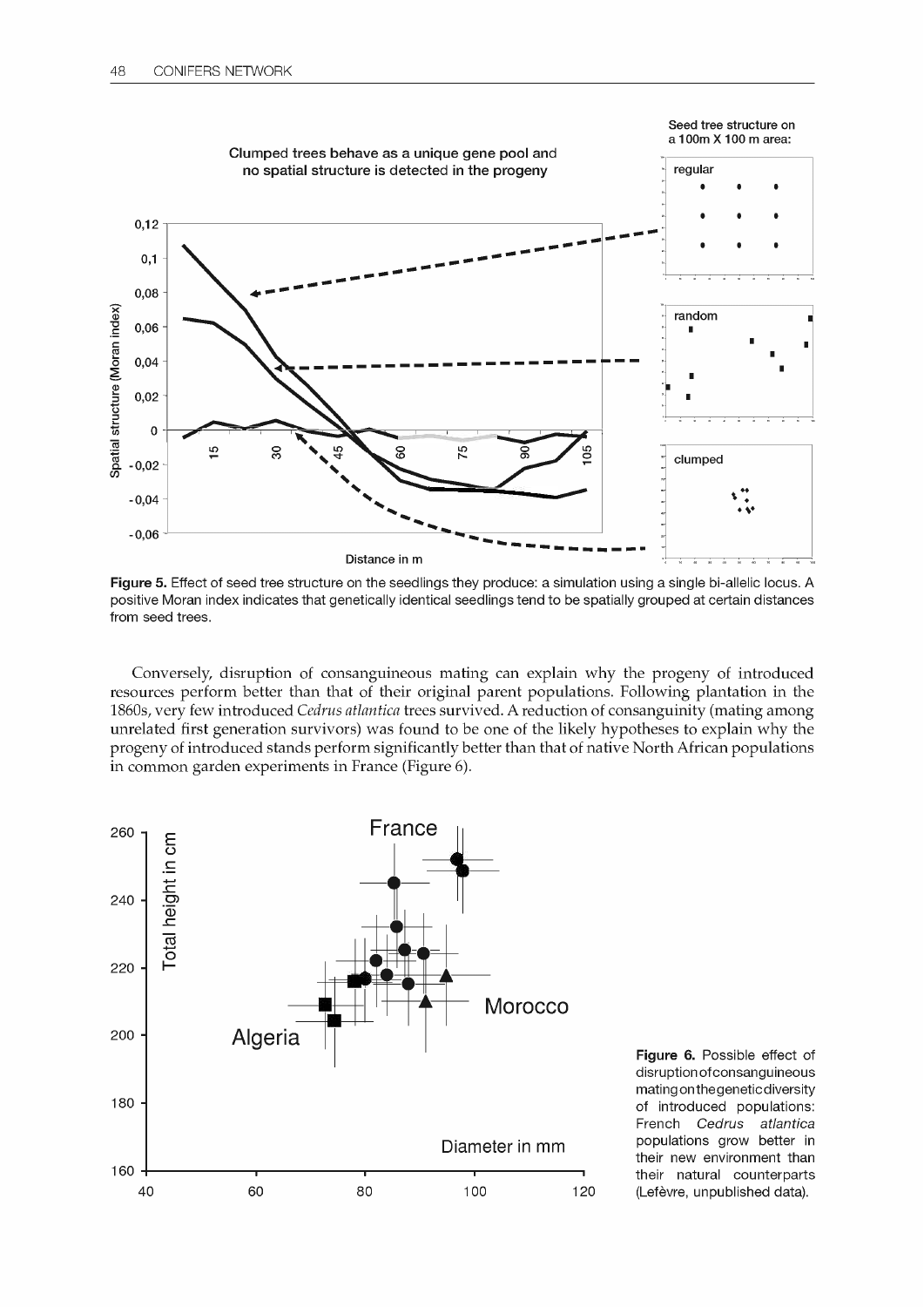#### Selection

When new environmental conditions differ from the original ones, the introduced resource will undergo a selection process to adapt to these new conditions. If the new environment is too different from the original one, the introduced trees will not survive. In France for example, 30 000 ha of north-western Iberian P. pinaster provenances introduced decades earlier in the Landes region were destroyed by the 1984-1985 winter frosts (Riou-Nivert 2002). Arboreta and common garden experiments are designed precisely to avoid introducing ill-adapted genotypes, as they test such adaptive traits as frost, water and pest resistance over decades and several environmental conditions before a resource is introduced. Although expensive to install and maintain, they provide precious safeguards over inappropriate introductions and constitute networks of high biodiversity value that should be under high priority conservation.

When adaptation is possible, divergence from the original population will be achieved faster with increasing selection pressure. A rapid adaptation and differentiation process, sometimes over a single generation, has often been observed for introduced resources. For example, first generation progeny of Picea abies introduced into Norway from Germany had a bud set date identical to the native local Norwegian resources, but significantly different from their original German parent populations (Skroppa and Kohmann 1997). Selection is also a likely hypothesis for the better growth performance of the progeny of introduced Cedrus atlantica over that of the original populations from Algeria in southern France (Figure 6).

#### Hybridization

Just as introduced resources can hybridize with autochthonous and locally adapted species, native species can hybridize and modify introduced resources. Reproductive barriers are often weak between taxonomic units within genera because of insufficient elapsed time since geographical or ecological separation and because the mating system seems not to be the primary target of genetic changes that occur through evolution (Avise 1994). When introduced resources constitute small populations, the impact of hybridization can be strong. For example, hybridization has been shown to be very common when C. libani and C. atlantica are grown together—in some cases, up to 80% of the progeny was made of hybrid seeds (Fady et al. 2003). Acting in a similar, although more radical way, as admixture, hybridization can significantly contribute to the rapid emergence of a new resource. For example, the hybrid progeny of C. atlantica demonstrated increased resistance to aphids in experimental conditions, a trait transmitted from C. libani (Fabre and Chalon 2005), and is of significant interest in southern France.

#### Changes expected in introduced resources from an ecological point of view

Once planted and successfully adapted to its new environment, the introduced resource can create, or become part of, a new ecological community. Its size and spatial structure will determine whether or not it will be able to successfully reproduce and whether or not it will be colonized by members of the surrounding communities. This in turn will determine its biodiversity value in the long run.

Because they are usually introduced without their native co-adapted community of insect predators and parasites, exotic forest stands are particularly susceptible to insects, both the local ones that can modify their feeding habits and their original ones when accidentally introduced. Strong insect damage might occur several decades after introduction because resistance to insect predation will not be a primary determinant to adaptation at the time of introduction. It may take time for the local insect community to adapt to this newly available food supply, or for the original insect community to be introduced and adapt to its new environment. For example, in France, the introduced seed insect Megastigmus spermotrophus Wachtl has only recently started to significantly decrease seed set in Douglas-fir although it may have been introduced as early as a century ago (Rappaport and Rogues 1991). A counter example is provided by M. schimitscheki Novitzky which was only discovered in 1994 and is already significantly reducing seed set in cedar forests in southern France (Fabre et al. 2004). As an example of insect adaptation to new resources, the pine processionary caterpillar, Thaumetopoea pityocampa Schiff., has adapted to numerous introduced conifers in France, and principally to the abundantly available *Pinus nigra* (Démolin 1969).

Native ecosystems, where phylogenetically related insect species exist along with their insect predator and parasite community, can buffer insect outbreaks in introduced forests (Rogues 1983). For example, the native Megastigmus suspectus Borr. community found in Abies alba forests in France could provide such beneficial ecological buffer for the introduced Abies and Cedrus stands growing in their vicinity. When native ecosystems cannot be used for controlling insect outbreaks, collecting natural parasites and predators from the natural distribution area can be efficient. For example, the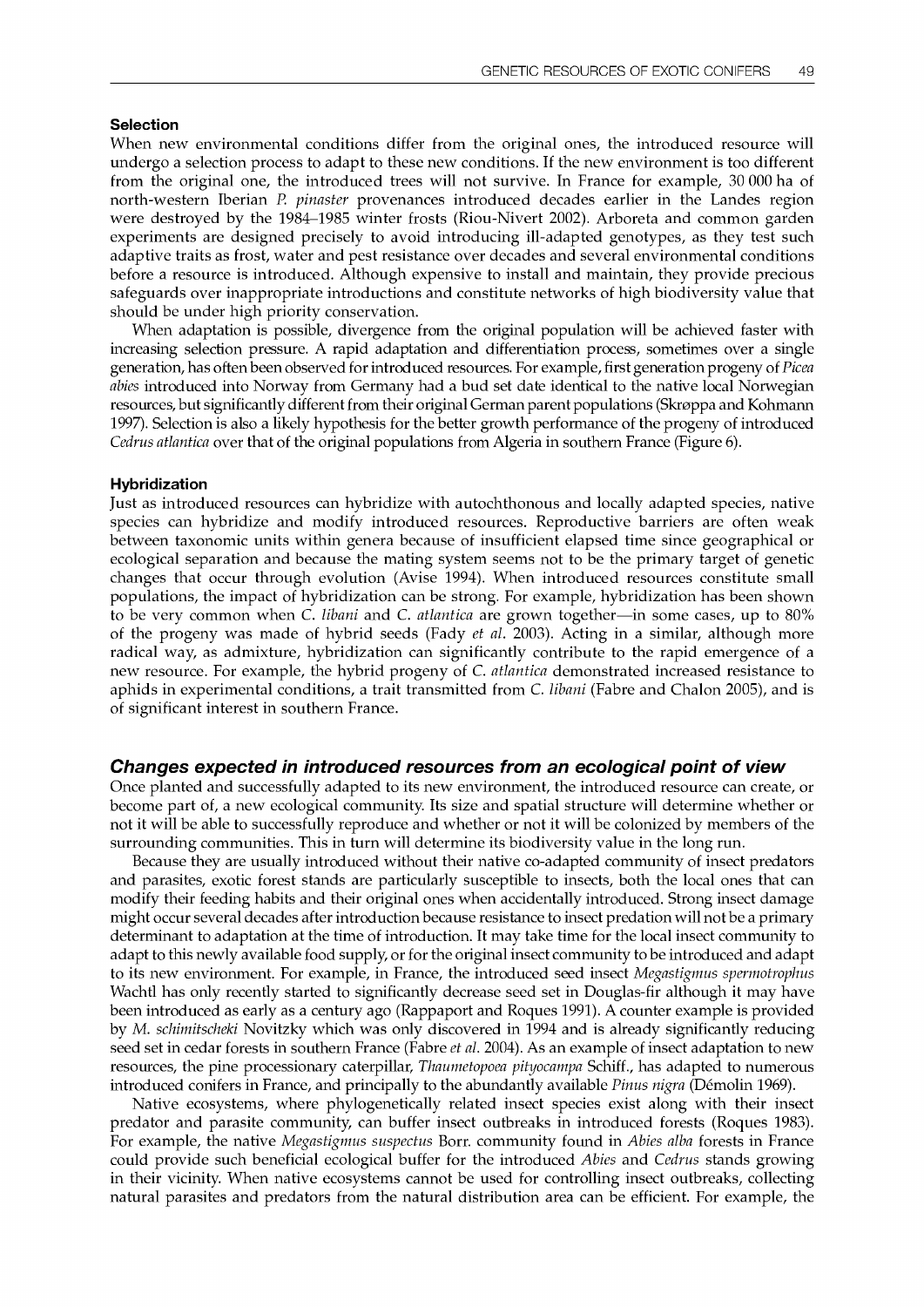hymenoptera Pauesia cedrobii Starý and Leclant, collected in North Africa, significantly reduced the impact of the aphid Cedrobium laportei Remaudière on the French Cedrus atlantica forests (Fabre and Rabasse 1987). This aphid had been introduced accidentally from North Africa.

Introduced conifers remain ecologically vulnerable for a significant length of time after their first introduction, as the construction of a fully functional forest ecosystem takes at least several tree generations.

### Conservation and sustainable management of introduced conifers

Introduced resources evolve very quickly. Over just one generation, they can constitute a gene pool that is quite different from their original seed stand(s) and after a few generations, they can constitute an ecologically sustainable resource. Sustainability could be considered to be effective once the second generation after foundation is in place and reproducing. Depending on the species, we can estimate the time frame for a sustainable conifer landrace to occur to be approximately 100-150 years after initial introduction.

Once ecologically and genetically sustainable, the introduced resource should be recognized (nationally and internationally) as a new gene pool—a landrace. An introduced resource will have different conservation values for the species, depending on whether it is threatened or not.

When the species is recognized as threatened in its native distribution area, the introduced resource can be used as potential seed source for ecosystem restoration. This will only be possible if interspecific gene flow does not occur, if the effective number of reproducing trees is high enough to avoid genetic drift and if ecological conditions (both biotic and abiotic) are not too different from those of the natural area. Thus, arboretum-type, garden-like or admixture-origin plantations should be avoided for seed collections, although large single-provenance  $ex$  situ conservation forests might be best suited.

If the species is not threatened in its original area, the ecosystems containing the introduced resource (which has now become a landrace) can be considered as an addendum to the distribution range of the species. An *in situ* approach to resource management will be best suited, in close collaboration with countries throughout the species' range. Forests chosen as part of the *in situ* conservation network should be naturally regenerated, or artificially regenerated using only local seed trees. Their reproducing population size should be large enough—optimally several thousands (Lande 1995). Populations originating from large seed collections and occupying large areas, possibly over several environmental conditions, could qualify for this in situ management. But forests originating from very limited gene pools or admixtures, or where interspecific gene flow occurs, could also qualify. In this case, population origin matters less than whether or not they constitute an original and sustainable genetic and ecological resource.

### **Conclusions**

In conclusion, introducing exotic forest trees should be undertaken carefully. They should be tested over several environments and decades for adaptability in specifically designed common garden experiments. Gene flow to and from them should also be carefully monitored. Once introduced, forest management that aims to limit genetic family structures (i.e. consanguinity) and to accelerate the constitution of dynamic and functional ecosystems, should be adopted. Once introduction is successful, I suggest that introduced resources should definitively be included in gene conservation networks. Further, their genetic and ecological monitoring should provide helpful insights to understand the processes that govern evolution and speciation.

### References

Avise JC. 1994. Molecular markers, natural history and evolution. Chapman and Hall, New York, USA.

Bartoli M, Demesure-Musch B. 2003. Plus d'un siècle d'intervention humaine dans les flux des genes des Pins a crochets et Sapins francais. Revue Forestiere Francaise 55(6):543-556.

Blondel J, Aronson J. 1999. Biology and wildlife in the Mediterranean region. Oxford University Press, London.

Charpin D. 2000. Epidemiology of cypress allergy. Allergie et Immunologie 31(3):83-85.

Démolin G. 1969. Comportement des adultes de Thaumetopoea pityocampa Schiff. Dispersion spatiale, importance écologique. Annals of Forest Science 26(1):81-102.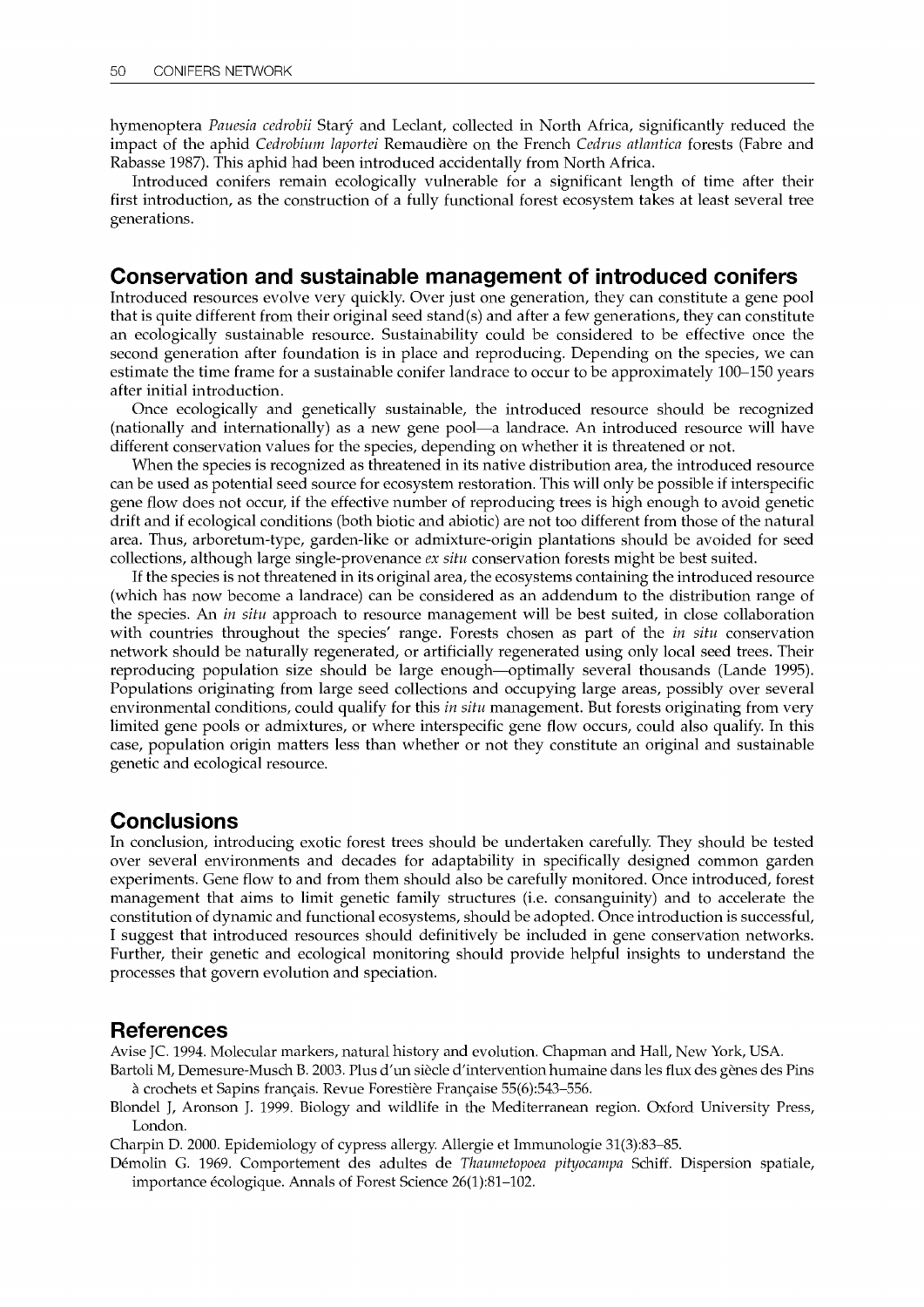- Fabre JP, Rabasse JM. 1987. Introduction dans le sud-est de la France d'un parasite: Pauesia cedrobii (Hym.: Aphidiidae) du puceron: Cedrobium laportei (Hom.: Lachnidae) du cèdre de l'atlas: Cedrus atlantica. Entomophaga 32(2):127-141.
- Fabre JP, Auger-Rozenberg MA, Chalon A, Boivin S, Rogues A. 2004. Competition between exotic and native insects for seed resources in trees of a Mediterranean forest ecosystem. Biological Invasions 6:11-22.
- Fabre JP, Chalon A. 2005. Multiplication possibilities of an ecotype of the aphid Cedrobium laportei (Homoptera Lachnidae) on various provenances of the genus Cedrus. In: Lieutier F, Ghaioule D, editors. Entomological Research in Mediterranean Forest Ecosystems, INRA editions, Paris. pp. 123-138.
- Fady B. 2000. Place du cyprès dans la région Méditerranéen. Allergie et Immunologie 31(3):144-149.
- Fady B, Lefèvre F, Reynaud M, Vendramin GG, Bou Dagher-Kharrat M, Anzidei M et al. 2003. Gene flow among different taxonomic units: evidence from nuclear and cytoplasmic markers in Cedrus plantation forests. Theoretical and Applied Genetics 107(6):1132-1138.
- Fallour D. 1998. Evolution et structuration spatiale de la diversité du cèdre de l'Atlas sur le Petit Lubéron: approches écologique, dendroécologique et génétique. Thèse de doctorat en sciences, Université Aix-Marseille III.
- Guende G. 1978. Sensibilite des milieux et impacts des activites humaines sur le massif du Ventoux. La Terre et la Vie, suppl 1,39-65.
- Kormutak A. 1985. Study on species hybridization within the genus Abies. Veda, Bratislava, Slovakia, 127 p.
- Krouchi F, Derridj A, Lefevre F. 2003. Year and tree effect on reproductive organisation of Cedrus atlantica in a natural forest. Forest Ecology and Management 197:181-189.
- Küssner R, Mosandl R. 2002. Conceptions for converting the forests in the Ore Mts. into ecologically managed ecosystems.: Lomsky B, Materna J, Pfanz H, editors. S02-pollution and forest decline in the Ore Mountains. Forestry and Game Management Research Institute, Jiloviste-Strnady, Czech Republic. pp. 326-342.
- Lande R. 1995. Mutation and conservation. Conservation Biology 9(4):782-791.
- Ledig FT, Conkle MT. 1983. Gene diversity and genetic structure in a narrow endemic, Torrey pine (Pinus torreyana Parry ex Carr.). Evolution 37(1):79-85.
- Ledig FT, Conkle MT, Bermejo-Velasquez B, Eguiluz-Piedra T, Hodgskiss PD, Johnson DR et al. 1999. Evidence for an extreme bottleneck in a rare Mexican pinyon: genetic diversity, disequilibrium and the mating system in Pinus maximartinezii. Evolution 53(1):91-99.
- Lefèvre F. 2004. Human impacts on forest genetic resources in the temperate zone: an updated review. Forest Ecology and Management 197:257-271.
- Lefèvre F, Fady B, Fallour-Rubio D, Ghosn D, Bariteau M. 2004. Impact of founder population, drift and selection on the genetic diversity of a recently translocated tree population. Heredity 93:542-555.
- Ministerial Conference on the Protection of Forests in Europe (MCPFE) (Liaison Unit Vienna). 2003. State of Europe's Forests 2003. The MCPFE Report on Sustainable Forest Management in Europe. Ferdinand Berger and Sohne Ges.m.b.H., Horn, Austria.
- Prada MA, Gordo J, De Miguel J, Mutke S, Catalán-Bachiller G, Iglesia S et al. 1997. Las regiones de procedencia de Pinus pinea L. en España. Ministerio de Medio Ambiente, Organismo Autónomo Parques Nacionales, Madrid.
- Riou-Nivert P. 2002. Le pin maritime, seigneur d'Aquitaine. Foret Entreprise 148:47-51.
- Quézel P, Médail F. 2003. Ecologie et biogéographie des forêts du bassin méditerranéen. Elsevier, Paris, France.
- Rappaport N, Rogues A. 1991. Resource use and clonal differences in attack rate by the Douglas-fir seed chalcid, Megastigmus spermotrophus Wachtl (Hymenoptera: Torymidae) in France. The Canadian Entomologist 123:1219-1228.
- Richardson DM, Higgins SI. 1998. Pines as invaders in the southern hemisphere. In: Richardson DM, editor. Ecology and biogeography of Pinus. Cambridge University Press, UK. pp. 450-473.
- Richardson DM, Pysek P, Rejmanek M, Barbour MG, Panetta FD, West CJ. 2000. Naturalization and invasion of alien plants; concepts and definitions. Diversity and Distribution 6:93-107.
- Rogues A. 1983. Les insectes ravageurs des cones et graines de coniferes en France. INRA Editions, Versailles.
- Rogues A, Skrzypczynska M. 2003. Seed-infesting chalcids of the genus Megastigmus Dalman (Hymenoptera: Torymidae) native and introduced to the West Palearctic region: taxonomy, host specificity and distribution. Journal of Natural History 37(2):127-238.
- Sagnard F. 2001. Dynamique de recolonisation des pinedes pionnieres par la hetraie-sapiniere: Etude de la structure des peuplements forestiers et de l'évolution génétique des populations de sapin pectiné (Abies alba Mill.) sur le Mont Ventoux. These de doctorat en sciences, Universite Aix-Marseille III.